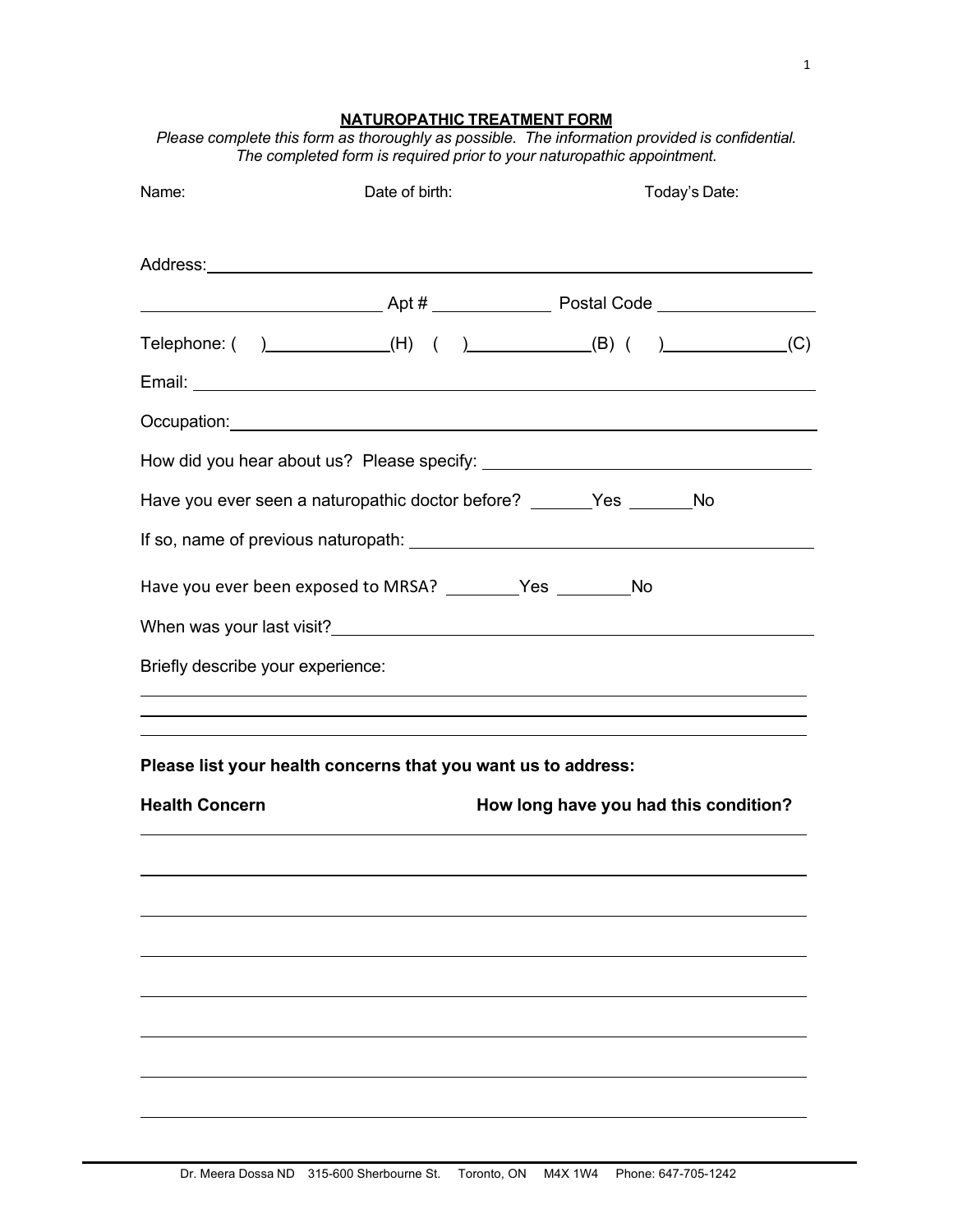| <b>YOUR HEALTHCARE TEAM</b>                                  |                                                                               |                      |  |
|--------------------------------------------------------------|-------------------------------------------------------------------------------|----------------------|--|
| Please list all healthcare practitioners who help treat you: |                                                                               |                      |  |
| Name                                                         | Type of practitioner (eg. family<br>doctor, cousellor, acupuncturist,<br>RMT) | Phone and fax number |  |
|                                                              |                                                                               | Phone:               |  |
|                                                              |                                                                               | Fax                  |  |
|                                                              |                                                                               | Phone:               |  |
|                                                              |                                                                               | Fax:                 |  |
|                                                              |                                                                               | Phone:               |  |
|                                                              |                                                                               | Fax:                 |  |

| <b>MEDICATION YOU ARE CURRENTLY TAKING</b> |                        |                    |               |
|--------------------------------------------|------------------------|--------------------|---------------|
| Name/brand/type                            | <b>Dose</b>            | For what condition | Since when    |
|                                            |                        |                    |               |
|                                            |                        |                    |               |
|                                            |                        |                    |               |
|                                            |                        |                    |               |
|                                            | <b>PAST MEDICATION</b> |                    |               |
| Name/brand/type                            | Dose                   | For what condition | For how long? |
|                                            |                        |                    |               |
|                                            |                        |                    |               |
|                                            |                        |                    |               |
|                                            |                        |                    |               |
|                                            |                        |                    |               |

| NATURAL HEALTH PRODUCTS YOU ARE CURRENTLY TAKING |      |        |            |
|--------------------------------------------------|------|--------|------------|
| Product/ brand                                   | Dose | Reason | Since when |
|                                                  |      |        |            |
|                                                  |      |        |            |
|                                                  |      |        |            |
|                                                  |      |        |            |
|                                                  |      |        |            |

| <b>MEDICAL HISTORY</b>                        |        |                            |
|-----------------------------------------------|--------|----------------------------|
| Have you ever been hospitalized/ had surgery? |        |                            |
| Date:                                         | Reason | Problems experienced since |
|                                               |        |                            |
|                                               |        |                            |
|                                               |        |                            |
|                                               |        |                            |
|                                               |        |                            |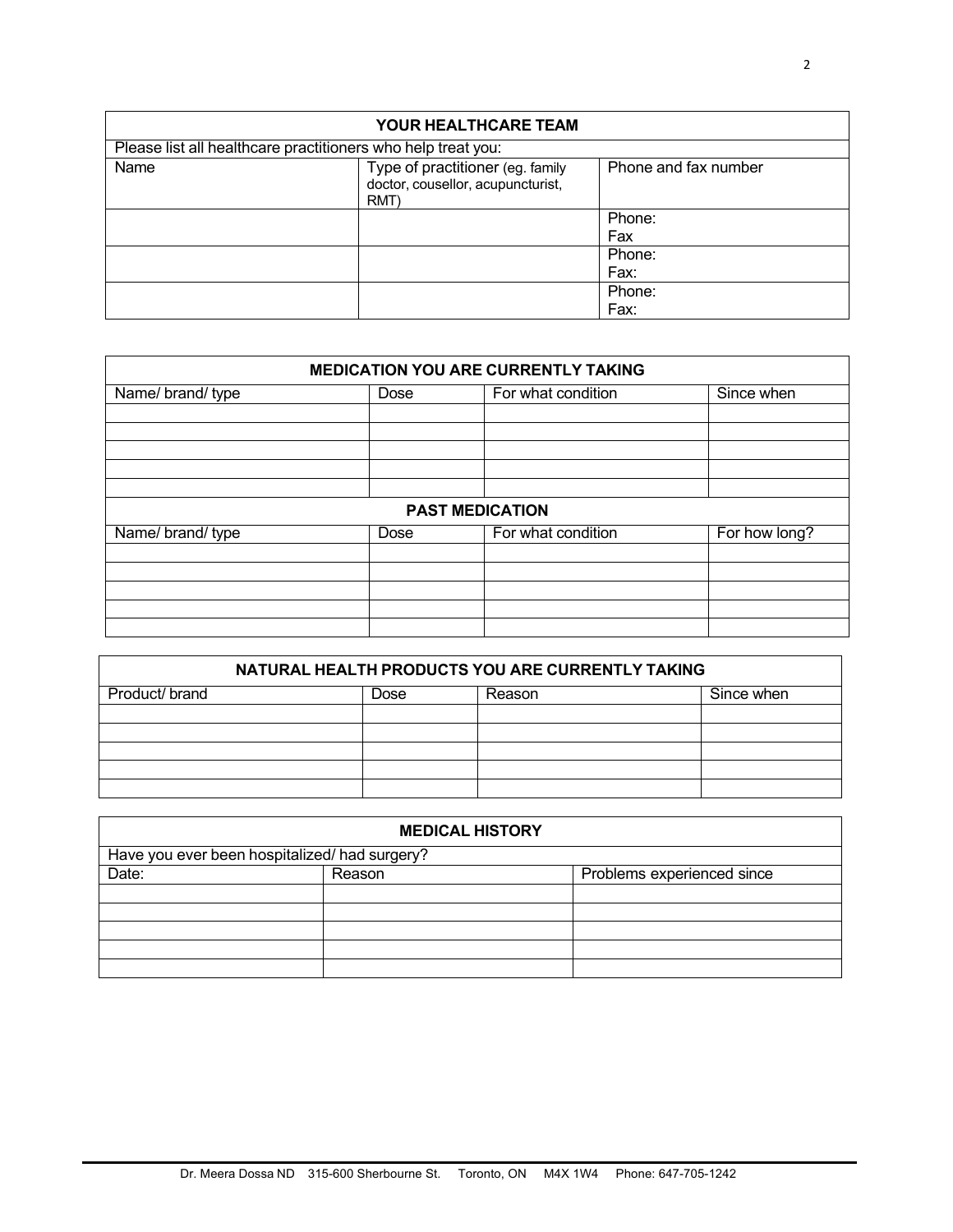For each item, please circle or check (√) symptoms that you are experiencing or have experienced. Also include when you last had that symptom and any additional information.

| <b>SKIN</b>                                        |                                                                  |  |
|----------------------------------------------------|------------------------------------------------------------------|--|
| Rashes/ eczema/ hives/ itching                     | Hair changes (colour, shine, loss)                               |  |
| Acne/ boils/ bumps/ lumps                          | Nail changes (shape, strength, thickness)                        |  |
| Excess dryness/ moistness                          | Temperature/ Night sweats                                        |  |
| Colour change/ mole changes                        | Skin ulcers/ Skin cancer                                         |  |
| Have you ever had a complete skin exam?            | Date:                                                            |  |
|                                                    | <b>HEAD</b>                                                      |  |
| Headache                                           | Problems with jaw joint? (TMJ)                                   |  |
| <b>Head injury</b>                                 | <b>Dizziness</b>                                                 |  |
| Have you ever had an MRI, CT Scan etc?             | Result:<br>Date:                                                 |  |
|                                                    | <b>EYES</b>                                                      |  |
| Impaired vision/ double vision/ blurring           | Floaters/ Blindspot                                              |  |
| Glasses/ contact lenses                            | Sensitive to sunlight                                            |  |
| Eye pain/ itching/ discharge                       | Excess tearing/ dryness/ redness                                 |  |
| Glaucoma/ cataracts                                |                                                                  |  |
| When did you last visit your eye doctor?           | Do you use eye drops, artificial tears or other eye<br>products? |  |
|                                                    | <b>EARS</b>                                                      |  |
| Ringing                                            | Ruptured ear drum                                                |  |
| Impaired hearing/ hearing aid/ Ear tubes           | Excess ear wax / Discharge                                       |  |
| Earache/ Infection                                 | Do you use Q-tips?                                               |  |
|                                                    | <b>NOSE AND SINUSES</b>                                          |  |
| Frequent colds/ stuffiness                         | Sinus problems                                                   |  |
| Nose bleeds                                        | Sensitive to smells                                              |  |
| Allergies/ hay fever                               | Change in ability to taste                                       |  |
|                                                    | <b>MOUTH, THROAT AND NECK</b>                                    |  |
| Frequent sore throat/ hoarseness                   | Lumps/ swollen glands in neck                                    |  |
| Sore or dry tongue/ mouth                          | Thyroid problems/ goiter                                         |  |
| Gum problems/ bleeding                             | Pain/ stiffness in neck                                          |  |
| How often do you brush?                            | Dental cavities                                                  |  |
|                                                    | How many?                                                        |  |
| How often do you floss?                            | What type of filling?                                            |  |
| When was your last visit to the dentist?           |                                                                  |  |
|                                                    | <b>RESPIRATORY</b>                                               |  |
| Cough/ wheezing                                    | Shortness of breath at night/ apnea                              |  |
| Sputum/ mucous                                     | <b>Bronchitis/ Pneumonia</b>                                     |  |
| Spitting up blood                                  | Pleurisy (inflammation of lungs)                                 |  |
| Asthma                                             | Emphysema                                                        |  |
| Pain/ difficulty on breathing/ Shortness of breath | <b>Tuberculosis</b>                                              |  |
| Do you / have you smoke(d)?                        | How long?<br>How many?                                           |  |
| <b>Tuberculin test</b>                             | Test result:<br>Date:                                            |  |
| Date of last chest x-ray                           |                                                                  |  |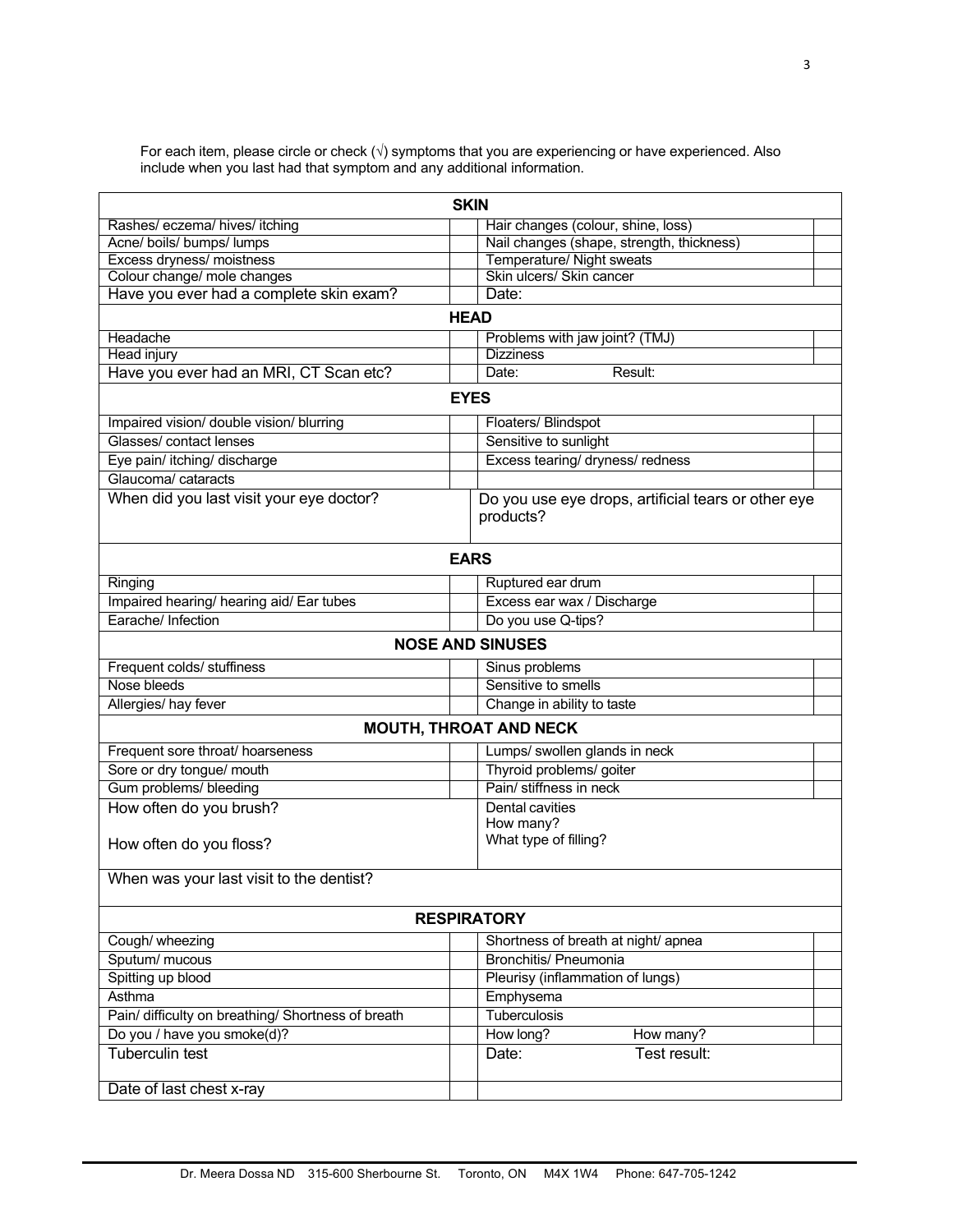| <b>CARDIOVASCULAR</b>                                                                                                                                                                                                                                                      |                                      |  |  |
|----------------------------------------------------------------------------------------------------------------------------------------------------------------------------------------------------------------------------------------------------------------------------|--------------------------------------|--|--|
| Heart disease                                                                                                                                                                                                                                                              | High blood cholesterol               |  |  |
| Angina/ chest pain                                                                                                                                                                                                                                                         | <b>Rheumatic fever</b>               |  |  |
| High blood pressure                                                                                                                                                                                                                                                        | Swelling in ankles                   |  |  |
| Murmur/ irregular heart beat/ palpitations/ fluttering                                                                                                                                                                                                                     | Cyanosis (blueness)                  |  |  |
| Past ECG/ Stress test/ other imaging                                                                                                                                                                                                                                       | Result:<br>Date:                     |  |  |
|                                                                                                                                                                                                                                                                            | <b>BREASTS</b>                       |  |  |
| Lumps/ skin puckering                                                                                                                                                                                                                                                      | Nipple discharge/ changes            |  |  |
| Pain or tenderness                                                                                                                                                                                                                                                         | Implants/reduction/surgery           |  |  |
| Have you ever breast fed?                                                                                                                                                                                                                                                  | Do you do self exams?                |  |  |
| Any problems breast feeding?                                                                                                                                                                                                                                               | How often?                           |  |  |
| Is there is history of breast cancer in your family?                                                                                                                                                                                                                       |                                      |  |  |
|                                                                                                                                                                                                                                                                            | <b>GASTROINTESTINAL</b>              |  |  |
| Heartburn/ acid reflux                                                                                                                                                                                                                                                     | Belching/ passing gas                |  |  |
| Trouble swallowing                                                                                                                                                                                                                                                         | Offensive breath/ bad taste in mouth |  |  |
| Changes in appetite/ thirst                                                                                                                                                                                                                                                | Bloating/ abdominal pain             |  |  |
| Nausea/ vomiting                                                                                                                                                                                                                                                           | Yellow skin                          |  |  |
| Vomiting blood                                                                                                                                                                                                                                                             | Hernia                               |  |  |
| How often are your bowel movements?                                                                                                                                                                                                                                        | Is this a change?                    |  |  |
| Blood/ mucous/ undigested food in stool                                                                                                                                                                                                                                    | Indigestion                          |  |  |
| Liver disease/ hepatitis                                                                                                                                                                                                                                                   | Diarrhea/ constipation               |  |  |
| Gall bladder disease/ stones/ removal                                                                                                                                                                                                                                      | Rectal bleeding/ hemorrhoids         |  |  |
| Ulcer                                                                                                                                                                                                                                                                      | <b>Black tarry stool</b>             |  |  |
| Food allergies/ sensitivities                                                                                                                                                                                                                                              | Please list offending foods:         |  |  |
| How is your appetite?<br>a) I'm hungry all the time and can't seem to satisfy my hunger (regular meals aren't enough)<br>It seems normal to me (eat regular meals)<br>b)<br>I'm not often hungry and I sometimes have to force myself to eat (can easily skip meals)<br>C) |                                      |  |  |
| How is your thirst?<br>a) I've noticed an increased thirst that I can't satisfy (drink a lot of fluids throughout the day)<br>It seems normal to me (drink fluids throughout the day)<br>b)<br>I'm not usually thirsty (I forget to drink fluids)<br>c)                    |                                      |  |  |
| What food restrictions do you have?                                                                                                                                                                                                                                        |                                      |  |  |
| Do you have any food cravings?<br>Please list the foods that you crave most:                                                                                                                                                                                               | What affects your food cravings?     |  |  |
| How much water do you drink? (do not include caffeinated drinks or alcohol)                                                                                                                                                                                                |                                      |  |  |
| Do you drink tea, coffee, or pop?                                                                                                                                                                                                                                          | How much?                            |  |  |
| Do you drink alcohol?<br>What kind?                                                                                                                                                                                                                                        | How much?                            |  |  |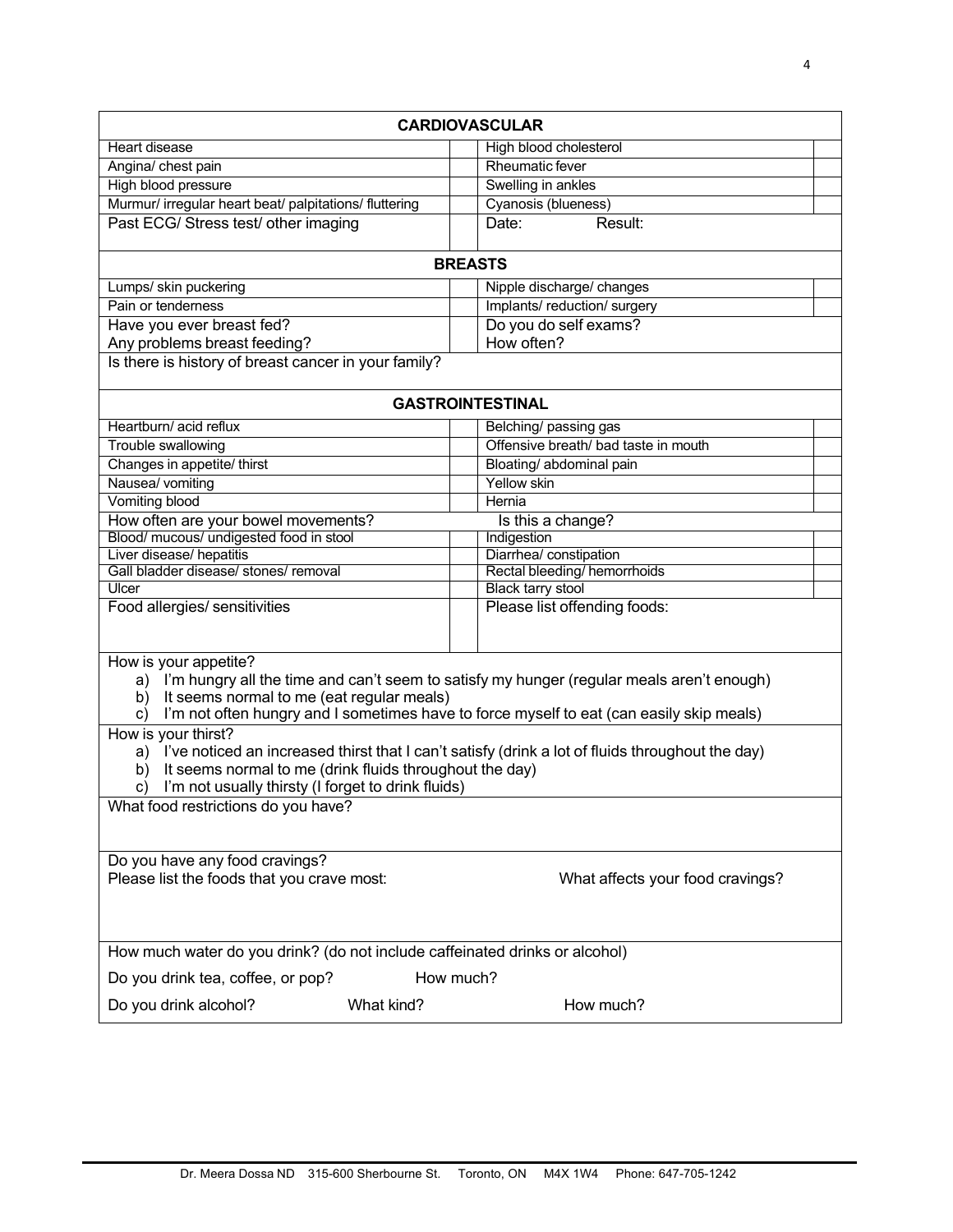| Please circle what additives/ condiments you use and check frequency of use:   |                                                      |  |
|--------------------------------------------------------------------------------|------------------------------------------------------|--|
| Often (daily)                                                                  | Sometimes (not everyday)                             |  |
| Salt<br>□                                                                      |                                                      |  |
| Butter / margarine                                                             |                                                      |  |
| Sugar                                                                          |                                                      |  |
| Artificial sweetener                                                           |                                                      |  |
| Mayonnaise                                                                     |                                                      |  |
| Soy sauce                                                                      |                                                      |  |
| Spice mixes                                                                    | $\Box$                                               |  |
| Other                                                                          |                                                      |  |
| Have you had any gastrointestinal surgeries/ tests?                            | Do you take antacids/ special digestive aids?        |  |
| Is there a history of colorectal cancer in you family?                         |                                                      |  |
|                                                                                | <b>URINARY</b>                                       |  |
| Pain/ pressure/ blood with urination                                           | Inability to hold urine/ incontinent                 |  |
| Urgency/hesitancy                                                              | Frequent urinary infections                          |  |
| Increased frequency, day or night                                              | Kidney problems (stones, infections)                 |  |
|                                                                                | <b>MALE REPRODUCTIVE</b>                             |  |
| Testicular masses/ pain                                                        | Prostate problems                                    |  |
| When was last prostate exam?                                                   | Do you do testicular self-exams?                     |  |
|                                                                                |                                                      |  |
| Any sexual difficulties/ erectile dysfunction                                  | Discharge/ sores                                     |  |
| Problems with sperm/ conceiving                                                |                                                      |  |
|                                                                                | <b>FEMALE REPRODUCTIVE</b>                           |  |
| Age of first period                                                            | Average number of days of bleeding                   |  |
| Length of cycle (# of days from first day of period to day before next period) |                                                      |  |
| Bleeding between periods/ Irregular cycles/ excess                             | Endometriosis                                        |  |
| flow                                                                           |                                                      |  |
| Ovarian cysts                                                                  | Hormonal birth control                               |  |
| Sexual difficulties/ pain during intercourse                                   |                                                      |  |
| Number of pregnancies                                                          | Number of miscarriages/ abortions                    |  |
| Number of live births                                                          | Difficulties conceiving<br>Yeast/ candida infections |  |
| Menopause<br>at what age?                                                      |                                                      |  |
| Hot flashes/ dryness/ other problems with                                      | Cervical cancer/ abnormal PAP results                |  |
| menopause<br>Hormonal therapy for menopause                                    | Vaginal itching/ redness                             |  |
| PMS (circle those that apply)                                                  | Vaginal discharge (circle those that apply)          |  |
| Cramps/ muscle achiness<br>a)                                                  | clear fluid<br>a)                                    |  |
| cravings<br>b)                                                                 | white<br>b)                                          |  |
| mood changes<br>c)                                                             | thick or sticky<br>C)                                |  |
| water retention/ bloating<br>d)                                                | greenish/yellow<br>d)                                |  |
| tender breasts<br>e)                                                           | e)<br>grey                                           |  |
| other:<br>f)                                                                   | strong odour (fishy)<br>f)                           |  |
| Date of last PAP                                                               | Result                                               |  |
| <b>MALE AND FEMALE SEXUAL</b>                                                  |                                                      |  |
| Are you sexually active?                                                       |                                                      |  |
| Age of first sexual encounter                                                  |                                                      |  |
| Do you use barrier contraception?                                              | What type?                                           |  |
| Sexually transmitted disease                                                   |                                                      |  |
| Sexual orientation                                                             |                                                      |  |
|                                                                                |                                                      |  |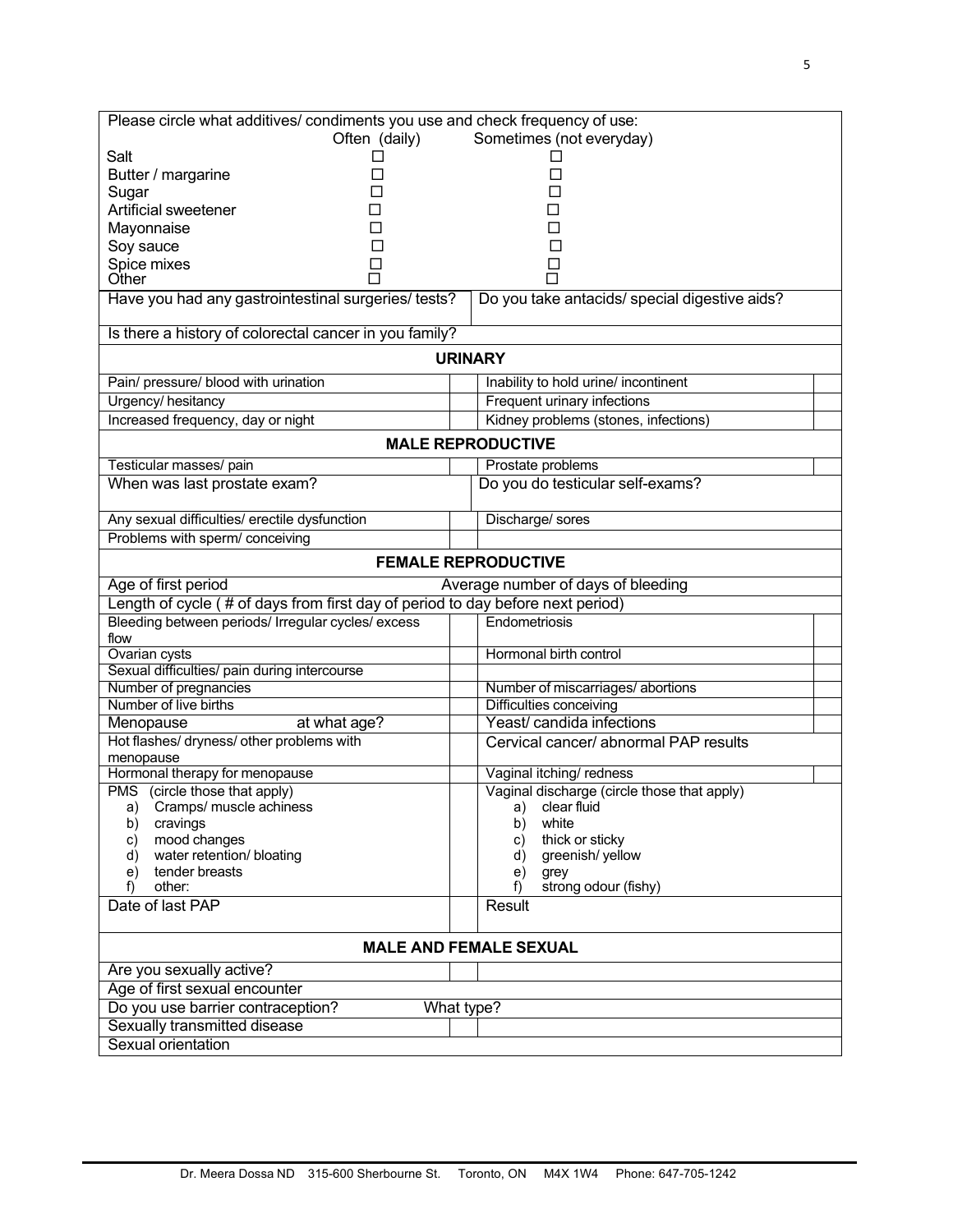|                                                                              | <b>MUSCULOSKELETAL</b>                                                         |
|------------------------------------------------------------------------------|--------------------------------------------------------------------------------|
| Joint pain or stiffness/ swelling/Arthritis                                  | Muscle weakness/ spasms/ cramps                                                |
| <b>Bone fractures</b>                                                        | Back pain                                                                      |
| Sciatica                                                                     | Have you ever had a bone density test?                                         |
| History of injury/ accidents                                                 |                                                                                |
|                                                                              | <b>PERIPHERAL VASCULAR</b>                                                     |
| Cold hands/ feet                                                             | Vein pain (thrombophlebitis)                                                   |
| Varicose veins                                                               | Extremity numbness/ swelling/ pain/ ulcers                                     |
| Deep leg pain/ leg cramps                                                    |                                                                                |
|                                                                              | <b>NEUROLOGIC</b>                                                              |
| Fainting / loss of balance                                                   | Numbness or tingling                                                           |
| Seizures/convulsions/involuntary movement                                    | Speech problems/ slurring                                                      |
| Paralysis                                                                    | Loss of memory                                                                 |
|                                                                              | <b>ENDOCRINE</b>                                                               |
| Sensitive to heat or cold                                                    | <b>Diabetes</b>                                                                |
| <b>Thyroid problems</b>                                                      | Hypoglycemia (low blood sugar)                                                 |
| Excessive thirst/ hunger                                                     | Hormone/ steroid therapy                                                       |
| Excessive urination/ sweating                                                |                                                                                |
|                                                                              | <b>BLOOD/ LYMPHATIC</b>                                                        |
| Anemia                                                                       | Lymph node swelling                                                            |
| Easy bleeding/ bruising                                                      | Hemophilia/ clotting problems                                                  |
| <b>Blood transfusions</b>                                                    | What is your blood type?                                                       |
|                                                                              | <b>ALLERGIES</b>                                                               |
| Any reactions to vaccines?                                                   | Drug sensitivities                                                             |
| Please list all allergies                                                    |                                                                                |
|                                                                              |                                                                                |
|                                                                              |                                                                                |
|                                                                              | <b>MENTAL EMOTIONAL</b>                                                        |
| Mood swings                                                                  | Depression                                                                     |
| Sleeping difficulties/ insomnia                                              | Phobia                                                                         |
| Anxiety                                                                      | <b>Excess stress</b>                                                           |
| Have you experienced past trauma/ significant grief?                         |                                                                                |
|                                                                              |                                                                                |
| Are you still affected by it today?                                          |                                                                                |
| Substance abuse                                                              | Have you been treated for substance abuse?                                     |
| Thoughts of suicides/ attempts                                               |                                                                                |
| Have you ever sought help or used medication to deal with personal problems? |                                                                                |
|                                                                              |                                                                                |
|                                                                              |                                                                                |
|                                                                              | <b>SLEEP</b>                                                                   |
| How many hours do you usually sleep?                                         | How many hours of sleep do you need?                                           |
|                                                                              |                                                                                |
| If you have trouble sleeping, please circle all that apply                   |                                                                                |
| a) I have problems falling asleep                                            |                                                                                |
| I take medication or other substances to help me sleep<br>C)                 | b) I have problems staying asleep. If so, what time(s) do you usually wake up? |
|                                                                              |                                                                                |
| Do you awake well rested?                                                    | Do you take naps during the day?                                               |
|                                                                              |                                                                                |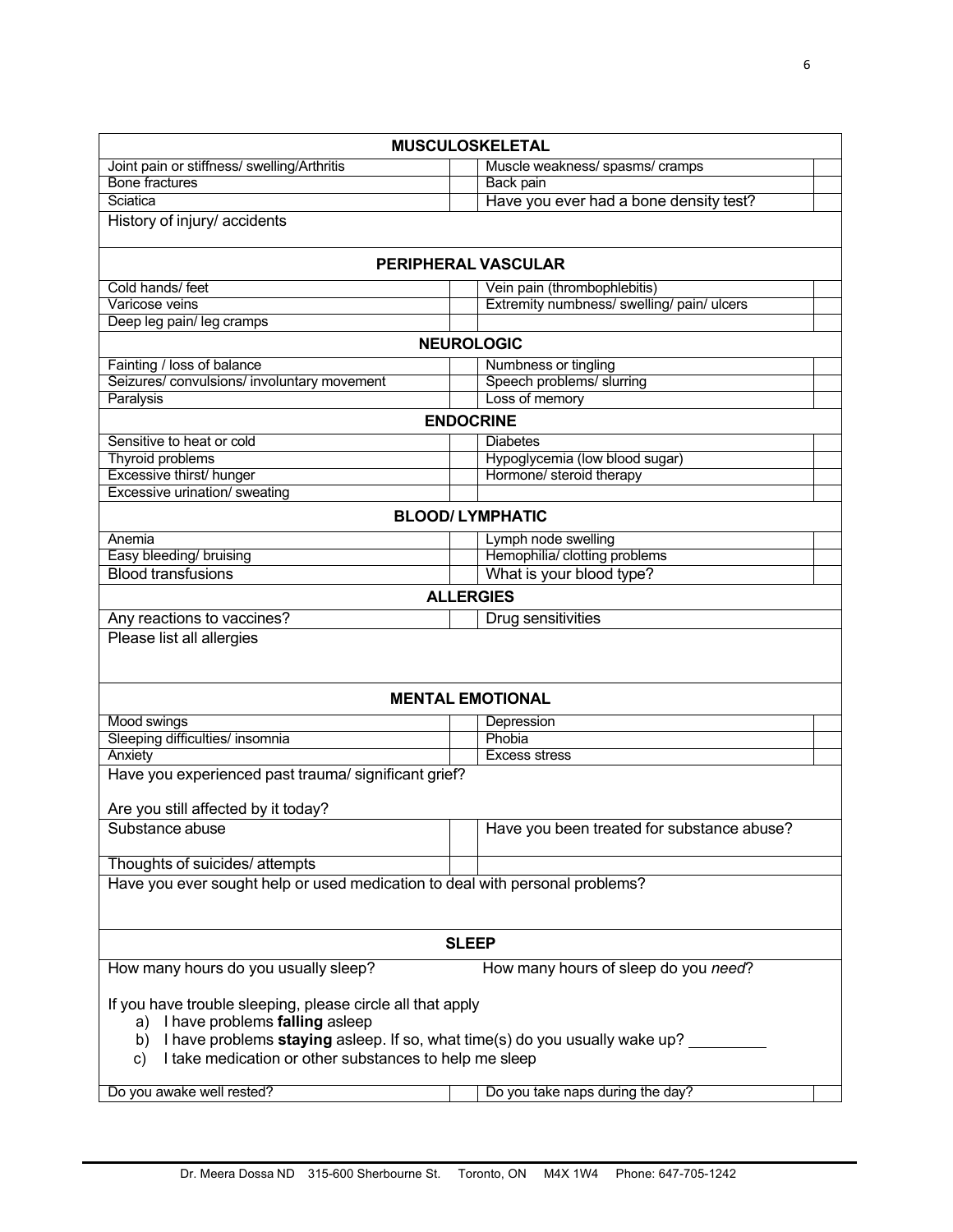| Do you fall asleep during the day?                                                                                                                                                                                                                                                                       | Do you talk/ walk in your sleep? |  |
|----------------------------------------------------------------------------------------------------------------------------------------------------------------------------------------------------------------------------------------------------------------------------------------------------------|----------------------------------|--|
| Grind teeth while sleeping                                                                                                                                                                                                                                                                               | Have vivid dreams                |  |
| Sleep apnea                                                                                                                                                                                                                                                                                              | Shift work                       |  |
|                                                                                                                                                                                                                                                                                                          | <b>ENERGY</b>                    |  |
| How is your energy? (please choose one)<br>a) I have plenty of energy for work and for all my daily activities<br>I have enough energy during work, but feel tired for the rest of the day<br>b)<br>I don't have enough energy for work or any other activities<br>C)<br>What affects your energy level? |                                  |  |
|                                                                                                                                                                                                                                                                                                          | <b>EXERCISE</b>                  |  |
| How would you describe your daily activity level?<br>very active<br>a)<br>moderately active<br>b)<br>sedentary<br>C)                                                                                                                                                                                     |                                  |  |
| Do you exercise regularly?                                                                                                                                                                                                                                                                               | How frequently?                  |  |
| What kind?                                                                                                                                                                                                                                                                                               | How long?                        |  |

| <b>FAMILY MEDICAL HISTORY</b>                                                             |                                   |     |  |
|-------------------------------------------------------------------------------------------|-----------------------------------|-----|--|
| Has anyone in your family (siblings, parents,                                             | Which member was affected by this | Age |  |
| grandparents) had the following conditions?                                               | condition                         |     |  |
| Heart disease                                                                             |                                   |     |  |
| High blood pressure                                                                       |                                   |     |  |
| Diabetes/ blood sugar problems                                                            |                                   |     |  |
| Asthma                                                                                    |                                   |     |  |
| Allergies                                                                                 |                                   |     |  |
| Cancer (breast, colon, lung, liver, skin, prostate                                        |                                   |     |  |
| etc)                                                                                      |                                   |     |  |
| Psychiatric (depression, anxiety, addiction etc)                                          |                                   |     |  |
| Kidney problems                                                                           |                                   |     |  |
| Hormonal problems (thyroid, pituitary, estrogen,<br>testosterone, adrenal (cortisol) etc) |                                   |     |  |
| Congenital (birth)/ developmental problem                                                 |                                   |     |  |
| Neurologic problems (eg. MS, parkinson's,                                                 |                                   |     |  |
| Alzeimer's)                                                                               |                                   |     |  |
| Arthritis                                                                                 |                                   |     |  |
| Digestive (Celiac's disease, Crohn's, Ulcerative                                          |                                   |     |  |
| colitis, Irritable Bowel Syndrome, Diverticulitis,                                        |                                   |     |  |
| Lactose intolerance, Gall stones etc)<br>Other                                            |                                   |     |  |
|                                                                                           |                                   |     |  |
| In case of emergency call:                                                                |                                   |     |  |
| Name:                                                                                     | Relationship:                     |     |  |
| Phone:                                                                                    |                                   |     |  |
| Do you have any life threatening allergies (ie. anaphylaxis, medication)?                 |                                   |     |  |
| Medications:                                                                              |                                   |     |  |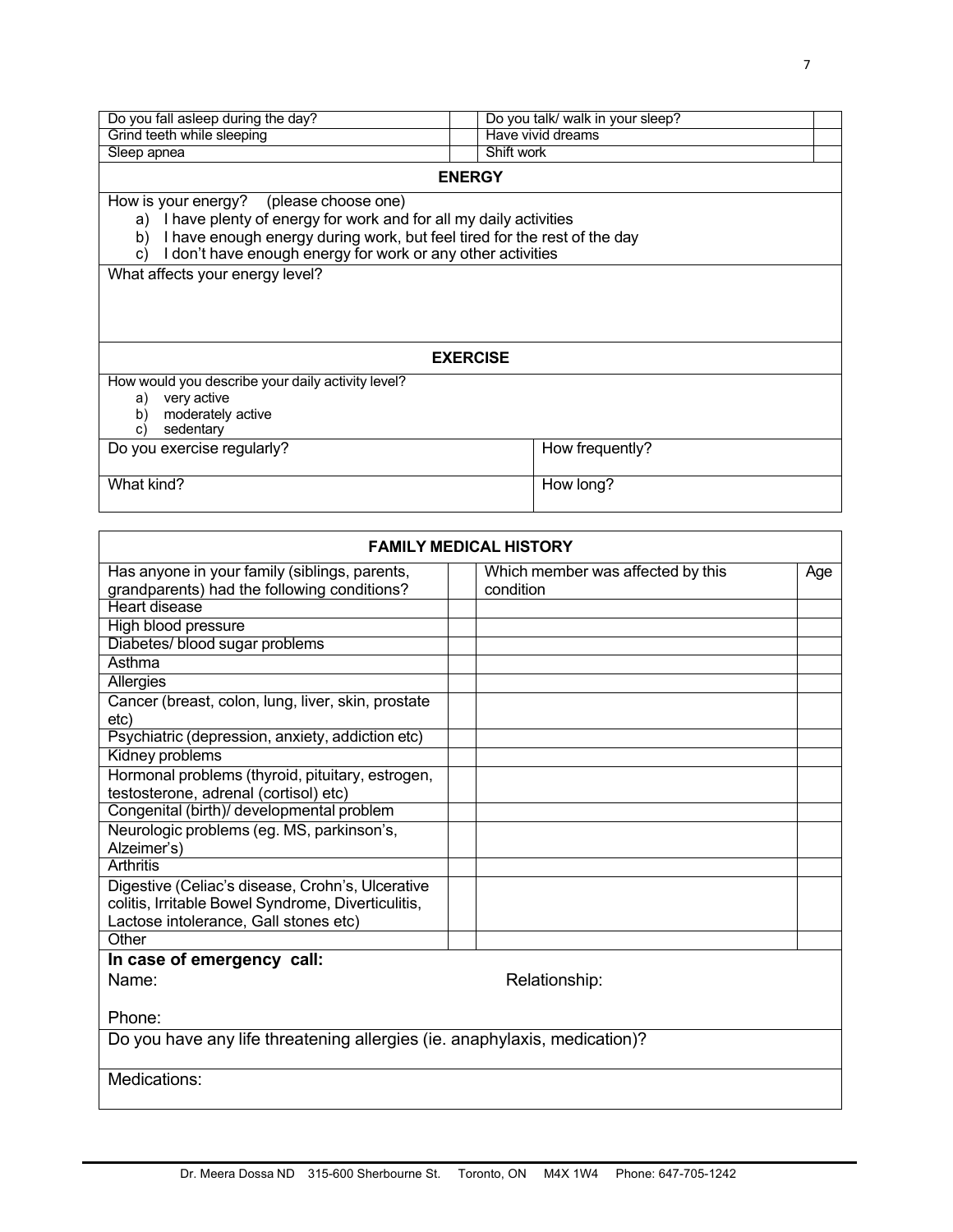## **Informed consent to Naturopathic Therapeutic Procedures**

Naturopathic medicine is the treatment and prevention of diseases by natural means. Naturopathic doctors (ND) assess the whole person, taking into consideration physical, mental and emotional aspects of the individual.

A number of different approaches are used. Naturopathic Therapeutic procedures may include the following:

**Lifestyle counseling**: Lifestyle is considered relevant to most health problems. The naturopath will help you identify risk factors and make recommendations to help you optimize your physical, mental and emotional environment.

**Nutrition:** Individualized diets and nutritional supplements may be recommended to address deficiencies, treat disease processes and promote health.

**Botanical Medicine:** The use of plant based medicines and compounds to treat conditions.

**Asian medicine**: Includes the use of acupuncture, botanical formulas, dietary changes and other hands on therapies to balance body functions. Acupuncture treatments are performed using sterilized single-use needles.

**Homeopathy:** A form of medicine that originated from Europe. It is based on the energetics of minute doses of naturally derived substances that help the body expel disease and attain balance.

**Physical medicine:** Refers to the use of hands-on techniques, exercise and hydrotherapy (applications of hot and cold water)

**Diagnostic tests**: When appropriate, the naturopath may recommend tests. Some tests are carried out inhouse. In some cases you may be referred to your medical doctor or other professional for additional tests.

Even the gentlest therapies have their complications in certain physiological conditions such as pregnancy and lactation, in very young children, those with compromised immune functioning or those with multiple medications. Some therapies must be used with caution in certain conditions such as diabetes, heart, liver or kidney disease. Therefore, it is very important that you inform the ND immediately of any condition that you are suffering from, if you are on any medication or over the counter drugs. If you are pregnant or you are breast feeding, please advise the ND immediately.

There is the possibility of health risks from any medical treatment. In naturopathic medicine these may include, but are not limited to:

- Aggravation of a pre-existing condition
- Adverse reactions to supplements or herbs
- Pain, bruising or injury from acupuncture, injections or other administrated tests

, do hereby acknowledge and I have been informed of and understand the recommended naturopathic therapeutic procedures as listed above and have discussed with satisfaction this and any related information with the ND named below. I understand that the ND will answer my questions, to the best of her ability, regarding all therapeutic procedures with respect to financial costs. expected benefits, potential risks and side effects; the likely consequences of not having/ following the procedure(s)/ plan, and what alternative course(s) of action are available to me.

I further understand that Meera Dossa ND will keep a record of all health services provided to me at the clinic. This record will be kept confidential and will not be released to others unless so directed by myself or required by law.